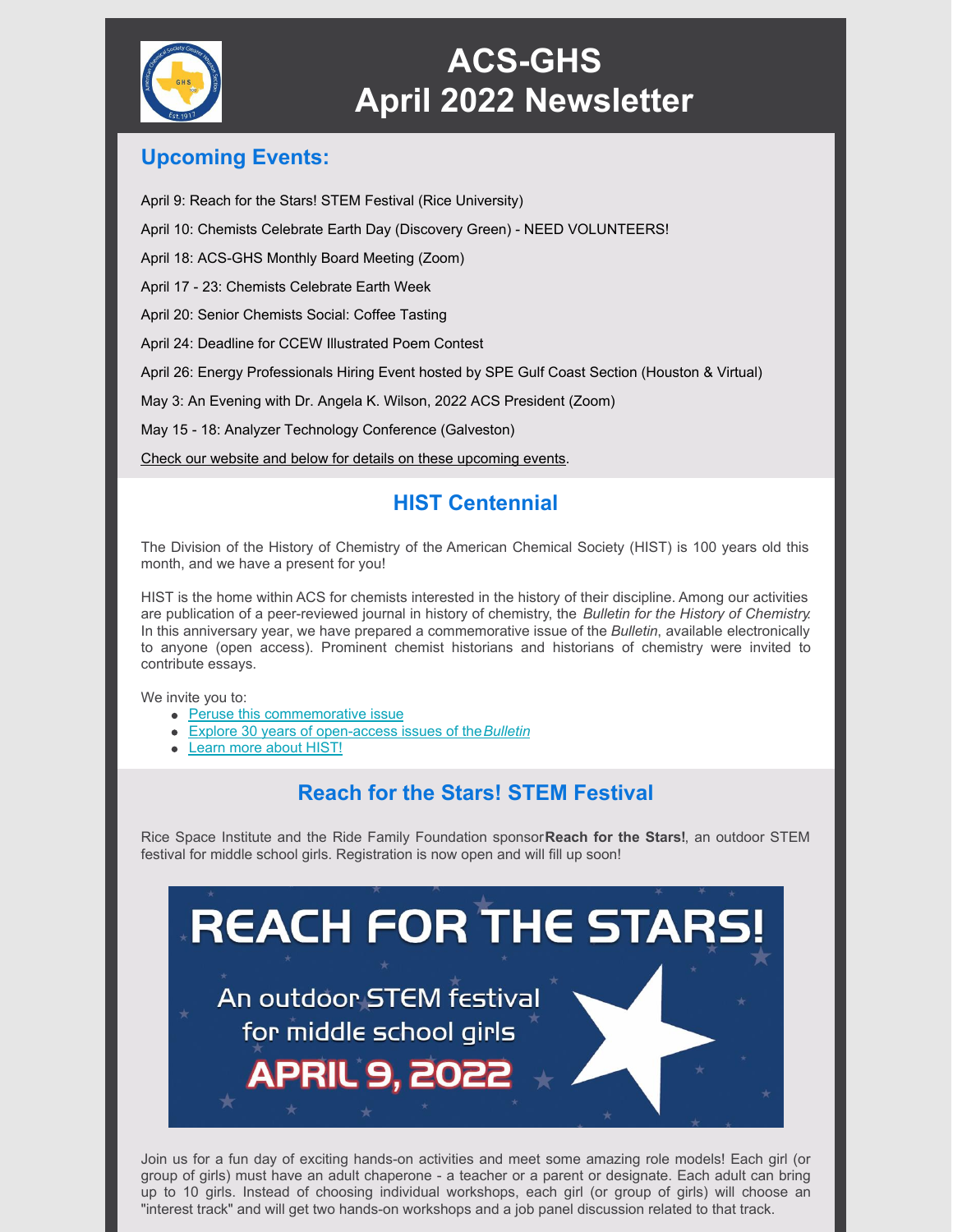#### **Saturday, April 9, 2022 9:00 AM - 3:30 PM Rice University, Kraft Hall** 6100 Main St, Houston, TX

**Registration is now open and will fill up soon!** Register via [Eventbrite](https://reachforthestars2022.eventbrite.com/)

Visit the Reach for the Stars STEM [Festival](https://space.rice.edu/ReachForTheStars/)website for more information about scholarships, sponsorship, volunteering, or presentation and exhibit opportunities.

### **Chemists Celebrate Earth Day at Discovery Green**

As part of our Earth Week 2022 celebration, join the Greater Houston Section at Green Mountain Energy Earth Day for hands-on demonstrations at Discovery Green!

> **Sunday, April 10, 2022 12:00 - 5:00 PM Discovery Green** 1500 McKinney, Houston, Texas 77010



### **Call for Volunteers! CCEW at Discovery Green on April 10**

In celebration of Earth Week 2022, the American Chemical Society is hosting Chemists Celebrate Earth Week (CCEW) from April 17 to April 23. The theme is "The Buzz About Bugs: Insect Chemistry."

As part of this year's celebration, the Greater Houston Section will carry out hands-on demonstrations at Discovery Green on **April 10**, and we'd like to include volunteers from local student affiliate sections and groups to help to staff a booth in **shifts from 12 to 5 PM**.

Volunteers should be willing to attend this in-person event, interact with visitors, share information about Earth Day topics, and complete mini-experiments at the booth. Food will be provided.

If this is something your group is interested in learning more about and participating in, please contact our CCEW Coordinator **Reese Johnson** at **[kjohn03@ymail.com](mailto:kjohn03@ymail.com)**.

#### **ACS - GHS Monthly Board Meeting**

ACS-GHS executive board meetings are usually scheduled on the third Monday of every month and are open to any members of the ACS-GHS that wish to attend.

#### **Monday, April 18, 2022 6:30 - 8:00 PM**

For the health and safety of our board and members, this meeting will be conducted online via Zoom.

Members are welcome to participate. Please**register for the [meeting](https://acsghs.wildapricot.org/event-4703950/Registration)** to receive the Zoom meeting link, or email [acs-ghs@acs-ghs.org](mailto:acs-ghs@acs-ghs.org) prior to the scheduled meeting date to be added to the meeting invitation.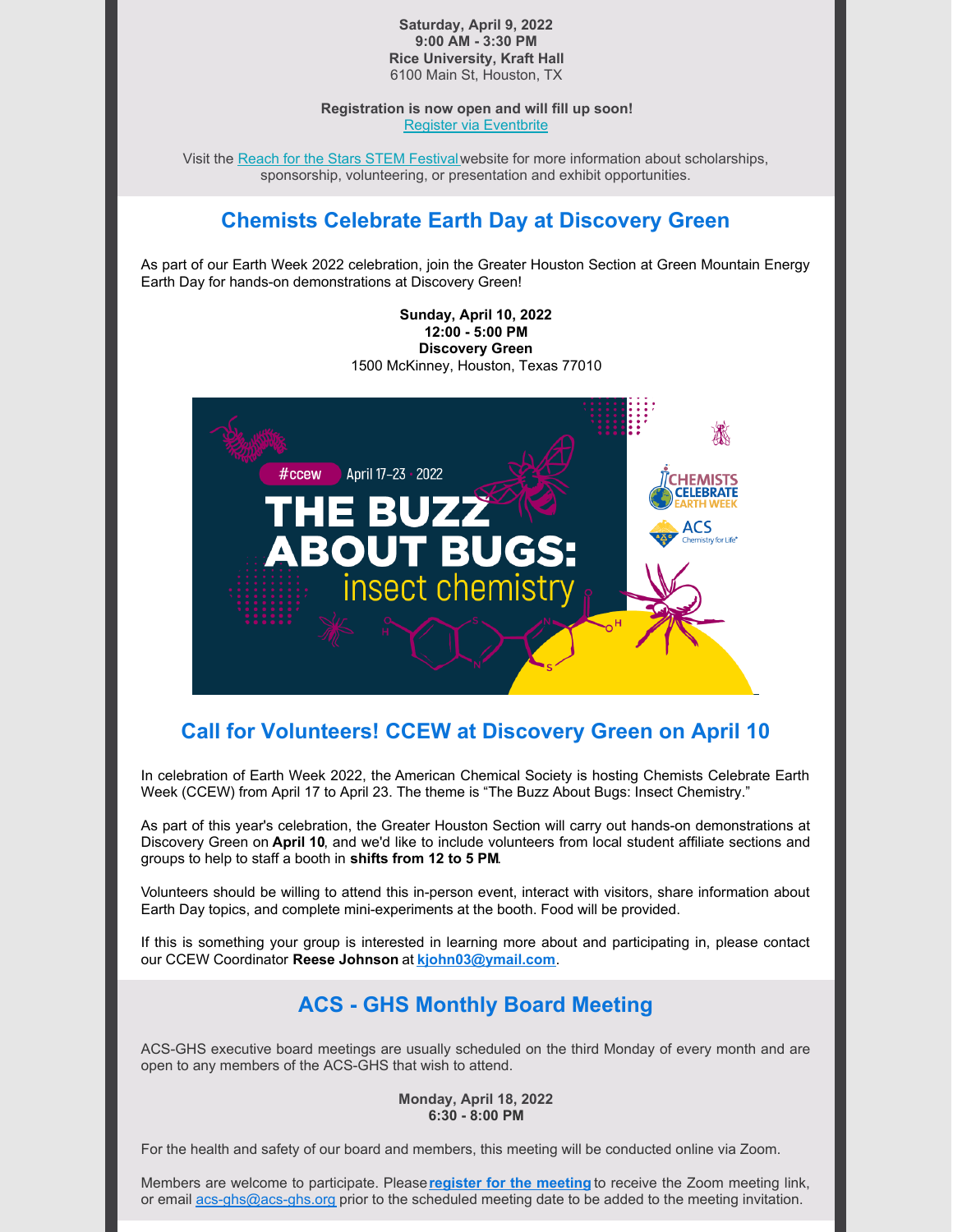#### **Senior Chemists Coffee Tasting Social**

Senior Chemists, You are invited to a Coffee Tasting Session which will feature "regional" coffees from Costa Rica, Ethiopia, and Sumatra. After the coffee tasting or, "cupping," we will depart for lunch at Auntie Pasto's.

> **Wednesday, April 20, 2022 Meet at 10:00 AM**



Coffee Tasting: **Java Pure Coffee Roasters** 5250 Gulfton St, Houston, Texas 77081

Lunch: **Auntie Pasto's** 5419 Bellaire Blvd, Houston, Texas 77401

**[Reserve](https://acsghs.wildapricot.org/event-4770994) your free ticket now**, because we only have room for 15 Senior Chemists. Tickets will go fast!

If you have questions, don't hesitate to contact Senior Chemists Committee members: Mamie Moy or Carolyn Burnley at [acs-ghs@acs-ghs.org](mailto:acs-ghs@acs-ghs.org)

#### **Chemists Celebrate Earth Week: Illustrated Poem Contest**



Teachers and Home Educators, it's almost time for the annual**Chemists Celebrate Earth Week** events! The theme this year is **The Buzz About Bugs: Insect Chemistry**.

ACS-GHS is again sponsoring the **Illustrated Poem Contest**. We are anticipating a great variety of poems and artwork, because there is so much chemistry related to insects - whether it be as a food source, as an example of nature using a cool reaction, as a source of pain/itch, or as pollinators!

The **Illustrated Poem Contest** is open to **grades K through 12**, and there are prizes for each of the following grade ranges: K-2, 3-5, 6-8, and 9-12.

If you are interested in having your students participate, please download the**[flyer](https://files.constantcontact.com/abcff127001/e860932b-6d73-46de-863b-89f620babec4.pdf?rdr=true)** and **[entry](https://files.constantcontact.com/abcff127001/40f9b85b-f18a-421f-9cb2-c5408c86a4ba.pdf?rdr=true) form**. Scan and email the entry forms and poetry with its artwork to **Amiee Modic** at [chemmodic@gmail.com](mailto:chemmodic@gmail.com)

**Entries are due by Sunday April 24, 2022**.

We are looking forward to seeing the results of your students' creativity!

## **SPE-GCS Energy Professionals Hiring Event**

ACS-GHS members are cordially invited to attend the Energy Professionals Hiring Event hosted by the Society of Petroleum Engineers Gulf Coast Section in partnership with Texas Workforce Solutions.

#### **Tuesday, April 26, 2022 9:00 AM - 4:00 PM Steve Radack Community Center, Houston & Virtual**

The SPE strives to provide a platform for experienced upstream and energy professionals and industry companies to e-meet and create value for both sides. This is a hybrid event with online and in-person portions, providing employers and job seekers with a maximum of flexibility and opportunities to engage.

**Employer [Registration](https://www.spegcs.org/events/6336/)** is open!

**Job Seeker [Registration](https://www.spegcs.org/hiring-event/)** will open soon!

**An Evening with Dr. Angela K. Wilson, 2022 ACS President**